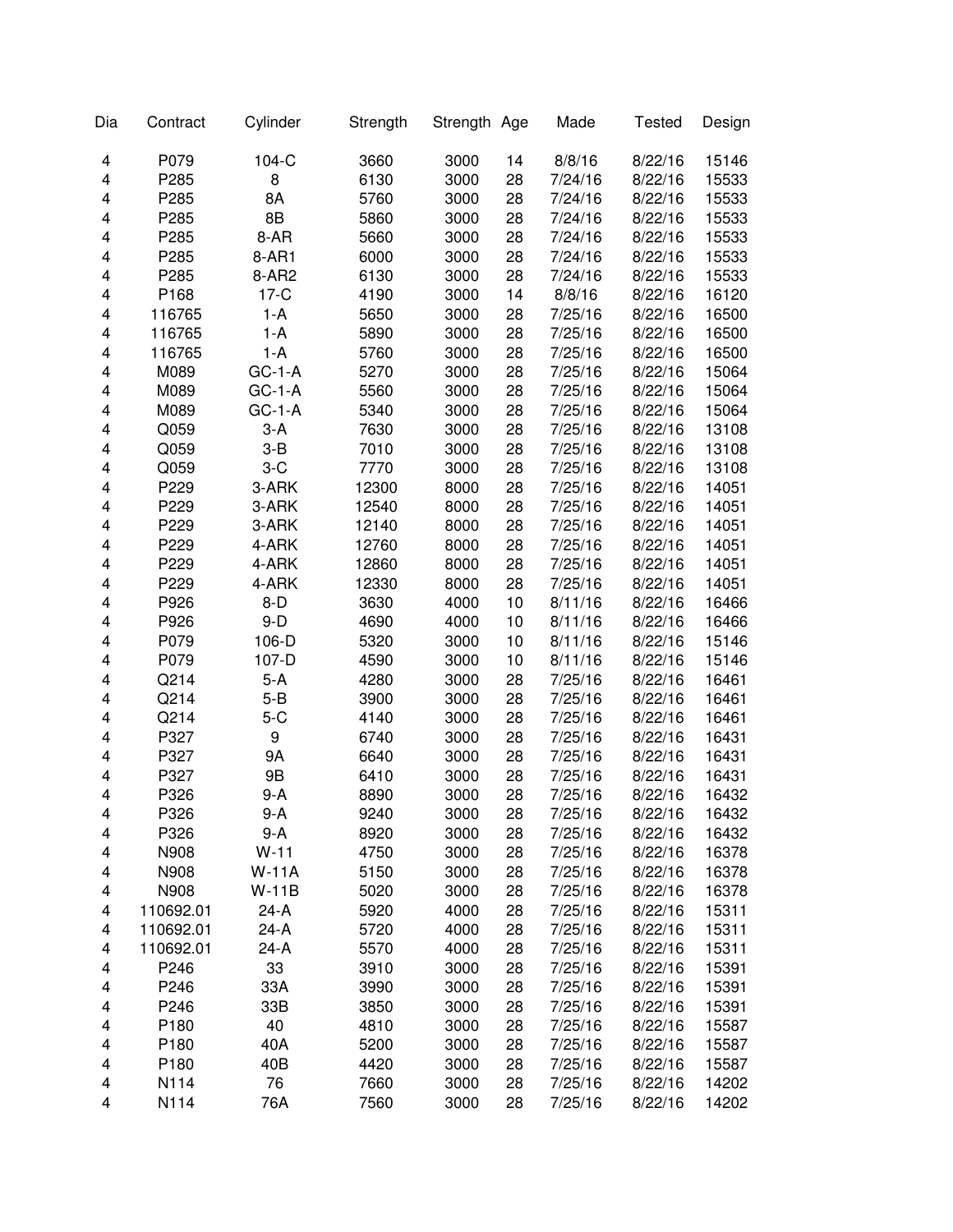| 4 | N114             | 76B             | 7720  | 3000 | 28 | 7/25/16 | 8/22/16 | 14202 |
|---|------------------|-----------------|-------|------|----|---------|---------|-------|
| 4 | P201             | 95A             | 4700  | 3000 | 28 | 7/25/16 | 8/22/16 | 15530 |
| 4 | P201             | 95A             | 4880  | 3000 | 28 | 7/25/16 | 8/22/16 | 15530 |
| 4 | P201             | 95A             | 4770  | 3000 | 28 | 7/25/16 | 8/22/16 | 15530 |
| 4 | P047             | 128A            | 4940  | 3000 | 28 | 7/25/16 | 8/22/16 | 15199 |
| 4 | P047             | 128A            | 5150  | 3000 | 28 | 7/25/16 | 8/22/16 | 15199 |
| 4 | P047             | 128A            | 4590  | 3000 | 28 | 7/25/16 | 8/22/16 | 15199 |
| 4 | P230             | 134             | 5480  | 3000 | 28 | 7/25/16 | 8/22/16 | 16417 |
| 4 | P230             | 134A            | 5000  | 3000 | 28 | 7/25/16 | 8/22/16 | 16417 |
| 4 | P230             | 134B            | 5280  | 3000 | 28 | 7/25/16 | 8/22/16 | 16417 |
| 4 | P230             | 136             | 8410  | 3000 | 28 | 7/25/16 | 8/22/16 | 16168 |
| 4 | P230             | 136A            | 8570  | 3000 | 28 | 7/25/16 | 8/22/16 | 16168 |
| 4 | P230             | 136B            | 8020  | 3000 | 28 | 7/25/16 | 8/22/16 | 16168 |
| 4 | J363             | 187A            | 4950  | 3000 | 28 | 7/25/16 | 8/22/16 |       |
| 4 | J363             | 187A            | 5160  | 3000 | 28 | 7/25/16 | 8/22/16 |       |
| 4 | J363             | 187A            | 5120  | 3000 | 28 | 7/25/16 | 8/22/16 |       |
| 4 | N198             | 239             | 5820  | 3000 | 28 | 7/25/16 | 8/22/16 | 13034 |
| 4 | N198             | 239A            | 5810  | 3000 | 28 | 7/25/16 | 8/22/16 | 13034 |
| 4 | N198             | 239B            | 5460  | 3000 | 28 | 7/25/16 | 8/22/16 | 13034 |
| 4 | P277             | $\mathbf 2$     | 6190  | 3000 | 28 | 7/25/16 | 8/22/16 | 15498 |
| 4 | P277             | 2A              | 6340  | 3000 | 28 | 7/25/16 | 8/22/16 | 15498 |
| 4 | P277             | 2B              | 6240  | 3000 | 28 | 7/25/16 | 8/22/16 | 15498 |
| 4 | Q031             | 12              | 4620  | 3000 | 28 | 7/25/16 | 8/22/16 | 15391 |
| 4 | Q031             | 12A             | 4560  | 3000 | 28 | 7/25/16 | 8/22/16 | 15391 |
| 4 | Q031             | 12B             | 4510  | 3000 | 28 | 7/25/16 | 8/22/16 | 15391 |
| 4 | P050             | 9               | 5580  | 3000 | 28 | 7/25/16 | 8/22/16 | 15398 |
| 4 | P050             | <b>9A</b>       | 5380  | 3000 | 28 | 7/25/16 | 8/22/16 | 15398 |
| 4 | P050             | 9BB             | 5300  | 3000 | 28 | 7/25/16 | 8/22/16 | 15398 |
| 4 | P300             | 17              | 7120  | 3000 | 30 | 7/23/16 | 8/22/16 | 16258 |
| 4 | P300             | 17A             | 6420  | 3000 | 30 | 7/23/16 | 8/22/16 | 16258 |
| 4 | Q219             | 4-A             | 4220  | 3000 | 28 | 7/23/16 | 8/22/16 |       |
| 4 | Q219             | $4 - B$         | 4590  | 3000 | 28 | 7/23/16 | 8/22/16 |       |
| 4 | Q219             | $4-C$           | 4470  | 3000 | 28 | 7/23/16 | 8/22/16 |       |
| 4 | P296             | 14              | 5500  | 3000 | 28 | 7/23/16 | 8/22/16 | 16188 |
| 4 | P296             | 14A             | 5020  | 3000 | 28 | 7/23/16 | 8/22/16 | 16188 |
| 4 | P296             | 14A             | 5340  | 3000 | 28 | 7/23/16 | 8/22/16 | 16188 |
| 4 | P <sub>261</sub> | 20              | 5820  | 3000 | 28 | 7/23/16 | 8/22/16 | 14339 |
| 4 | P261             | 20A             | 5830  | 3000 | 28 | 7/23/16 | 8/22/16 | 14339 |
| 4 | P261             | 20 <sub>B</sub> | 5590  | 3000 | 28 | 7/23/16 | 8/22/16 | 14339 |
| 4 | P282             | 21              | 11020 | 3000 | 28 | 7/23/16 | 8/22/16 | 16229 |
| 4 | P282             | $21-A$          | 11720 | 3000 | 28 | 7/23/16 | 8/22/16 | 16229 |
| 4 | P282             | $21-B$          | 11160 | 3000 | 28 | 7/23/16 | 8/22/16 | 16229 |
| 4 | P282             | 22              | 11770 | 3000 | 28 | 7/23/16 | 8/22/16 | 16229 |
| 4 | P282             | $22-A$          | 11960 | 3000 | 28 | 7/23/16 | 8/22/16 | 16229 |
| 4 | P282             | $22-B$          | 12560 | 3000 | 28 | 7/23/16 | 8/22/16 | 16229 |
| 4 | 114944           | 24              | 5680  | 3000 | 28 | 7/23/16 | 8/22/16 |       |
| 4 | 114944           | 24A             | 5470  | 3000 | 28 | 7/23/16 | 8/22/16 |       |
| 4 | 106578           | 48              | 5180  | 3000 | 28 | 7/23/16 | 8/22/16 | 16132 |
| 4 | 106578           | 48A             | 4930  | 3000 | 28 | 7/23/16 | 8/22/16 | 16132 |
| 4 | 106578           | 48B             | 4860  | 3000 | 28 | 7/23/16 | 8/22/16 | 16132 |
| 4 | M021             | 54              | 5870  | 3000 | 28 | 7/23/16 | 8/22/16 | 16393 |
| 4 | M021             | 54A             | 6170  | 3000 | 28 | 7/23/16 | 8/22/16 | 16393 |
|   |                  |                 |       |      |    |         |         |       |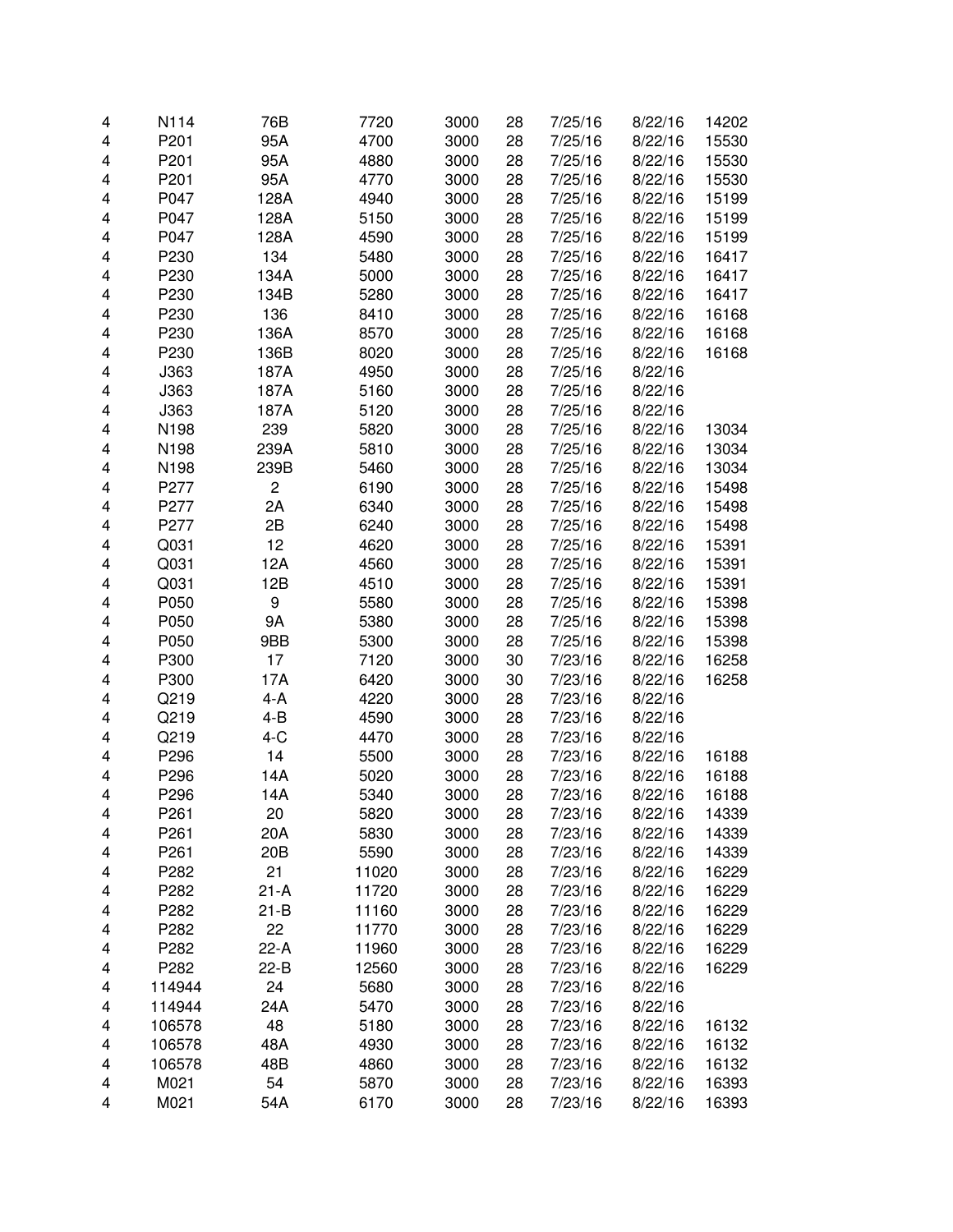| 4 | M021         | 54B     | 5800 | 3000 | 28 | 7/23/16 | 8/22/16 | 16393 |
|---|--------------|---------|------|------|----|---------|---------|-------|
| 4 | P247         | 55      | 5110 | 3000 | 28 | 7/23/16 | 8/22/16 | 16130 |
| 4 | P247         | 55A     | 5320 | 3000 | 28 | 7/23/16 | 8/22/16 | 16130 |
| 4 | P247         | 55B     | 5160 | 3000 | 28 | 7/23/16 | 8/22/16 | 16130 |
| 4 | N357         | 56      | 5390 | 3000 | 28 | 7/23/16 | 8/22/16 | 16127 |
| 4 | N357         | 56A     | 5340 | 3000 | 28 | 7/23/16 | 8/22/16 | 16127 |
| 4 | N357         | 56B     | 5470 | 3000 | 28 | 7/23/16 | 8/22/16 | 16127 |
| 4 | 115745       | 72      | 5600 | 3000 | 28 | 7/23/16 | 8/22/16 | 16366 |
| 4 | 115745       | 72A     | 5730 | 3000 | 28 | 7/23/16 | 8/22/16 | 16366 |
| 4 | 115745       | 72B     | 5580 | 3000 | 28 | 7/23/16 | 8/22/16 | 16366 |
| 4 | 115745       | 73      | 7740 | 3000 | 28 | 7/23/16 | 8/22/16 | 16360 |
| 4 | 115745       | 73A     | 7570 | 3000 | 28 | 7/23/16 | 8/22/16 | 16360 |
| 4 | 115745       | 73B     | 7380 | 3000 | 28 | 7/23/16 | 8/22/16 | 16360 |
| 4 | M950         | 322     | 5240 | 3000 | 28 | 7/23/16 | 8/22/16 | 15521 |
| 4 | M950         | 322A    | 5370 | 3000 | 28 | 7/23/16 | 8/22/16 | 15521 |
| 4 | M950         | 322B    | 5010 | 3000 | 28 | 7/23/16 | 8/22/16 | 15521 |
| 4 | L041         | 323-A   | 4910 | 3000 | 28 | 7/23/16 | 8/22/16 | 14369 |
| 4 | L041         | 323-A   | 4880 | 3000 | 28 | 7/23/16 | 8/22/16 | 14369 |
| 4 | L041         | 323-A   | 4930 | 3000 | 28 | 7/23/16 | 8/22/16 | 14369 |
|   | <b>BRICK</b> |         | 8355 |      |    |         | 8/22/16 |       |
|   | <b>BRICK</b> |         | 8431 |      |    |         | 8/22/16 |       |
|   | <b>BRICK</b> |         | 7670 |      |    |         | 8/22/16 |       |
|   | <b>BRICK</b> |         | 7891 |      |    |         | 8/22/16 |       |
|   | <b>BRICK</b> |         | 9189 |      |    |         | 8/22/16 |       |
| 4 | N228         | 977-D   | 5760 | 3000 | 14 | 8/9/16  | 8/23/16 | 16129 |
| 4 | N228         | 78-D    | 5380 | 4000 | 14 | 8/9/16  | 8/23/16 | 16129 |
| 4 | N228         | 79-D    | 5720 | 4000 | 14 | 8/9/16  | 8/23/16 | 16129 |
| 4 | N228         | 80-D    | 6740 | 4000 | 14 | 8/9/16  | 8/23/16 | 16129 |
| 4 | N228         | $81-D$  | 6550 | 4000 | 14 | 8/9/16  | 8/23/16 | 16129 |
| 4 | N228         | 82-D    | 6070 | 4000 | 14 | 8/9/16  | 8/23/16 | 16129 |
| 4 | N228         | 83-D    | 6310 | 4000 | 14 | 8/9/16  | 8/23/16 | 16129 |
| 4 | N228         | 84-D    | 6860 | 4000 | 14 | 8/9/16  | 8/23/16 | 16129 |
| 4 | N228         | 85-D    | 5450 | 4000 | 14 | 8/9/16  | 8/23/16 | 16129 |
| 4 | Q219         | $6-A$   | 4150 | 3000 | 28 | 7/26/16 | 8/23/16 | 16461 |
| 4 | Q219         | $6 - B$ | 4130 | 3000 | 28 | 7/26/16 | 8/23/16 | 16461 |
| 4 | Q219         | $6 - C$ | 4310 | 3000 | 28 | 7/26/16 | 8/23/16 | 16461 |
| 4 | P218         | 15-A    | 7680 | 3000 | 28 | 7/26/16 | 8/23/16 | 16406 |
| 4 | P218         | $15-A$  | 7910 | 3000 | 28 | 7/26/16 | 8/23/16 | 16406 |
| 4 | P218         | $15-A$  | 8190 | 3000 | 28 | 7/26/16 | 8/23/16 | 16406 |
| 4 | P218         | $16-A$  | 6870 | 3000 | 28 | 7/26/16 | 8/23/16 | 16406 |
| 4 | P218         | $16-A$  | 7630 | 3000 | 28 | 7/26/16 | 8/23/16 | 16406 |
| 4 | P218         | $16-A$  | 7100 | 3000 | 28 | 7/26/16 | 8/23/16 | 16406 |
| 4 | N114         | 77      | 7570 | 3000 | 28 | 7/26/16 | 8/23/16 | 14202 |
| 4 | N114         | 77A     | 7870 | 3000 | 28 | 7/26/16 | 8/23/16 | 14202 |
| 4 | N114         | 77B     | 7420 | 3000 | 28 | 7/26/16 | 8/23/16 | 14202 |
| 4 | P201         | 96-A    | 4450 | 4000 | 28 | 7/26/16 | 8/23/16 | 15599 |
| 4 | P201         | 96-A    | 4430 | 4000 | 28 | 7/26/16 | 8/23/16 | 15599 |
| 4 | P201         | 96-A    | 4600 | 4000 | 28 | 7/26/16 | 8/23/16 | 15599 |
| 4 | P047         | 129-A   | 5890 | 3000 | 28 | 7/26/16 | 8/23/16 | 15199 |
| 4 | P047         | 129-A   | 5550 | 3000 | 28 | 7/26/16 | 8/23/16 | 15199 |
| 4 | P047         | 129-A   | 5940 | 3000 | 28 | 7/26/16 | 8/23/16 | 15199 |
| 4 | P047         | 130-A   | 5020 | 3000 | 28 | 7/26/16 | 8/23/16 | 15199 |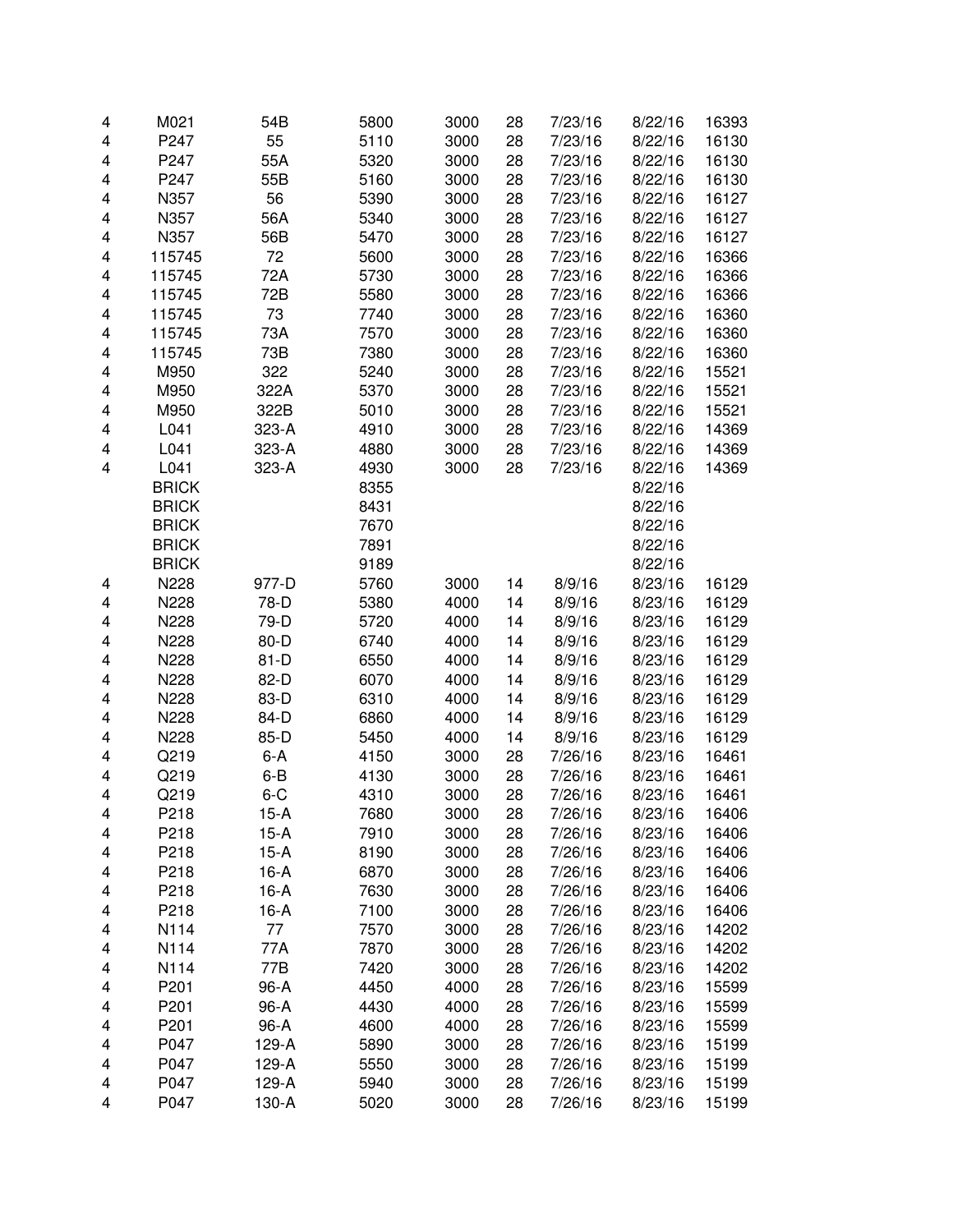| 4                       | P047             | 130-A          | 5260 | 3000 | 28             | 7/26/16 | 8/23/16 | 15199 |
|-------------------------|------------------|----------------|------|------|----------------|---------|---------|-------|
| $\overline{\mathbf{4}}$ | P047             | 130-A          | 5270 | 3000 | 28             | 7/26/16 | 8/23/16 | 15199 |
| 4                       | L139             | 167-A          | 4910 | 3000 | 28             | 7/26/16 | 8/23/16 | 16125 |
| 4                       | L139             | 167-A          | 5470 | 3000 | 28             | 7/26/16 | 8/23/16 | 16125 |
| 4                       | L139             | 167-A          | 5050 | 3000 | 28             | 7/26/16 | 8/23/16 | 16125 |
| 4                       | J363             | 188-A          | 4380 | 3000 | 28             | 7/26/16 | 8/23/16 |       |
| 4                       | J363             | 188-A          | 4830 | 3000 | 28             | 7/26/16 | 8/23/16 |       |
| $\overline{\mathbf{4}}$ | J363             | 188-A          | 4730 | 3000 | 28             | 7/26/16 | 8/23/16 |       |
| $\overline{\mathbf{4}}$ | M305             | DB-274         | 7620 | 3000 | 28             | 7/26/16 | 8/23/16 | 13108 |
| $\overline{\mathbf{4}}$ | M305             | <b>DB-274A</b> | 7870 | 3000 | 28             | 7/26/16 | 8/23/16 | 13108 |
| $\overline{\mathbf{4}}$ | M305             | <b>DB-274B</b> | 7810 | 3000 | 28             | 7/26/16 | 8/23/16 | 13108 |
| 6                       | N198             | 240            | 5620 | 3000 | 28             | 7/26/16 | 8/23/16 | 15451 |
| 6                       | N198             | 240A           | 5620 | 3000 | 28             | 7/26/16 | 8/23/16 | 15451 |
| 6                       | N198             | 241            | 5300 | 3000 | 28             | 7/26/16 | 8/23/16 | 15452 |
| 6                       | N198             | 241A           | 4990 | 3000 | 28             | 7/26/16 | 8/23/16 | 15452 |
| $\overline{\mathbf{4}}$ | Q103             | 1              | 2490 | 3000 | 28             | 7/26/16 | 8/23/16 | 11192 |
| 4                       | Q103             | 1A             | 2520 | 3000 | 28             | 7/26/16 | 8/23/16 | 11192 |
| 4                       | Q103             | 1B             | 2440 | 3000 | 28             | 7/26/16 | 8/23/16 | 11192 |
| $\overline{\mathbf{4}}$ | Q061             | 5              | 6060 | 3000 | 28             | 7/26/16 | 8/23/16 | 16382 |
| 4                       | Q061             | 5A             | 5880 | 3000 | 28             | 7/26/16 | 8/23/16 | 16382 |
| 4                       | Q061             | 5B             | 5470 | 3000 | 28             | 7/26/16 | 8/23/16 | 16382 |
| 4                       | P311             | 9              | 6000 | 3000 | 28             | 7/26/16 | 8/23/16 |       |
| 4                       | P311             | 9A             | 5880 | 3000 | 28             | 7/26/16 | 8/23/16 |       |
| 4                       | P311             | 9Β             | 6350 | 3000 | 28             | 7/26/16 | 8/23/16 |       |
| 4                       | P327             | 10             | 6240 | 3000 | 28             | 7/26/16 | 8/23/16 | 16431 |
|                         | P327             |                |      |      |                |         |         |       |
| 4                       |                  | 10A            | 6430 | 3000 | 28             | 7/26/16 | 8/23/16 | 16431 |
| $\overline{\mathbf{4}}$ | P327<br>N908     | 10B            | 6240 | 3000 | 28             | 7/26/16 | 8/23/16 | 16431 |
| 4                       |                  | $W-12$         | 5030 | 3000 | 28             | 7/26/16 | 8/23/16 | 16378 |
| $\overline{\mathbf{4}}$ | N908             | <b>W-12A</b>   | 4860 | 3000 | 28             | 7/26/16 | 8/23/16 | 16378 |
| $\overline{\mathbf{4}}$ | N908             | $W-12B$        | 4740 | 3000 | 28             | 7/26/16 | 8/23/16 | 16378 |
| $\overline{\mathbf{4}}$ | Q031             | 13             | 3350 | 3000 | 28             | 7/26/16 | 8/23/16 | 15391 |
| $\overline{\mathbf{4}}$ | Q031             | 13A            | 3210 | 3000 | 28             | 7/26/16 | 8/23/16 | 15391 |
| $\overline{\mathbf{4}}$ | Q031             | 13B            | 3460 | 3000 | 28             | 7/26/16 | 8/23/16 | 15391 |
| $\overline{\mathbf{4}}$ | P218             | $14-A$         | 7090 | 3000 | 28             | 7/26/16 | 8/23/16 | 16406 |
| $\overline{\mathbf{4}}$ | P218             | $14-A$         | 7370 | 3000 | 28             | 7/26/16 | 8/23/16 | 16406 |
| 4                       | P218             | $14-A$         | 7530 | 3000 | 28             | 7/26/16 | 8/23/16 | 16406 |
| 4                       | P <sub>180</sub> | 41             | 4290 | 3000 | 28             | 7/26/16 | 8/23/16 | 15587 |
| 4                       | P180             | 41A            | 4000 | 3000 | 28             | 7/26/16 | 8/23/16 | 15587 |
| 4                       | P180             | 41B            | 4100 | 3000 | 28             | 7/26/16 | 8/23/16 | 15587 |
| 4                       | M021             | 55             | 4610 | 3000 | 28             | 7/26/16 | 8/23/16 | 15400 |
| 4                       | M021             | 55A            | 4990 | 3000 | 28             | 7/26/16 | 8/23/16 | 15400 |
| 4                       | M021             | 55B            | 5000 | 3000 | 28             | 7/26/16 | 8/23/16 | 15400 |
| 4                       | P230             | 135            | 5070 | 4000 | 28             | 7/26/16 | 8/23/16 | 15050 |
| 4                       | P230             | 135A           | 4970 | 4000 | 28             | 7/26/16 | 8/23/16 | 15050 |
| 4                       | P230             | 135B           | 5380 | 4000 | 28             | 7/26/16 | 8/23/16 | 15050 |
| 4                       | P230             | 137            | 1800 | 3000 | 28             | 7/26/16 | 8/23/16 | 16343 |
| 4                       | P230             | 137A           | 1720 | 3000 | 28             | 7/26/16 | 8/23/16 | 16343 |
| 4                       | P230             | 137B           | 1800 | 3000 | 28             | 7/26/16 | 8/23/16 | 16343 |
| 4                       | P079             | 108-D          | 5350 | 3000 | $\overline{7}$ | 8/16/16 | 8/23/16 | 15146 |
| 4                       | M010             | 207            | 3980 | 3000 | 28             | 7/26/16 | 8/23/16 | 13221 |
| 4                       | M010             | 207A           | 3860 | 3000 | 28             | 7/26/16 | 8/23/16 | 13221 |
| 4                       | M010             | 207A           | 3840 | 3000 | 28             | 7/26/16 | 8/23/16 | 13221 |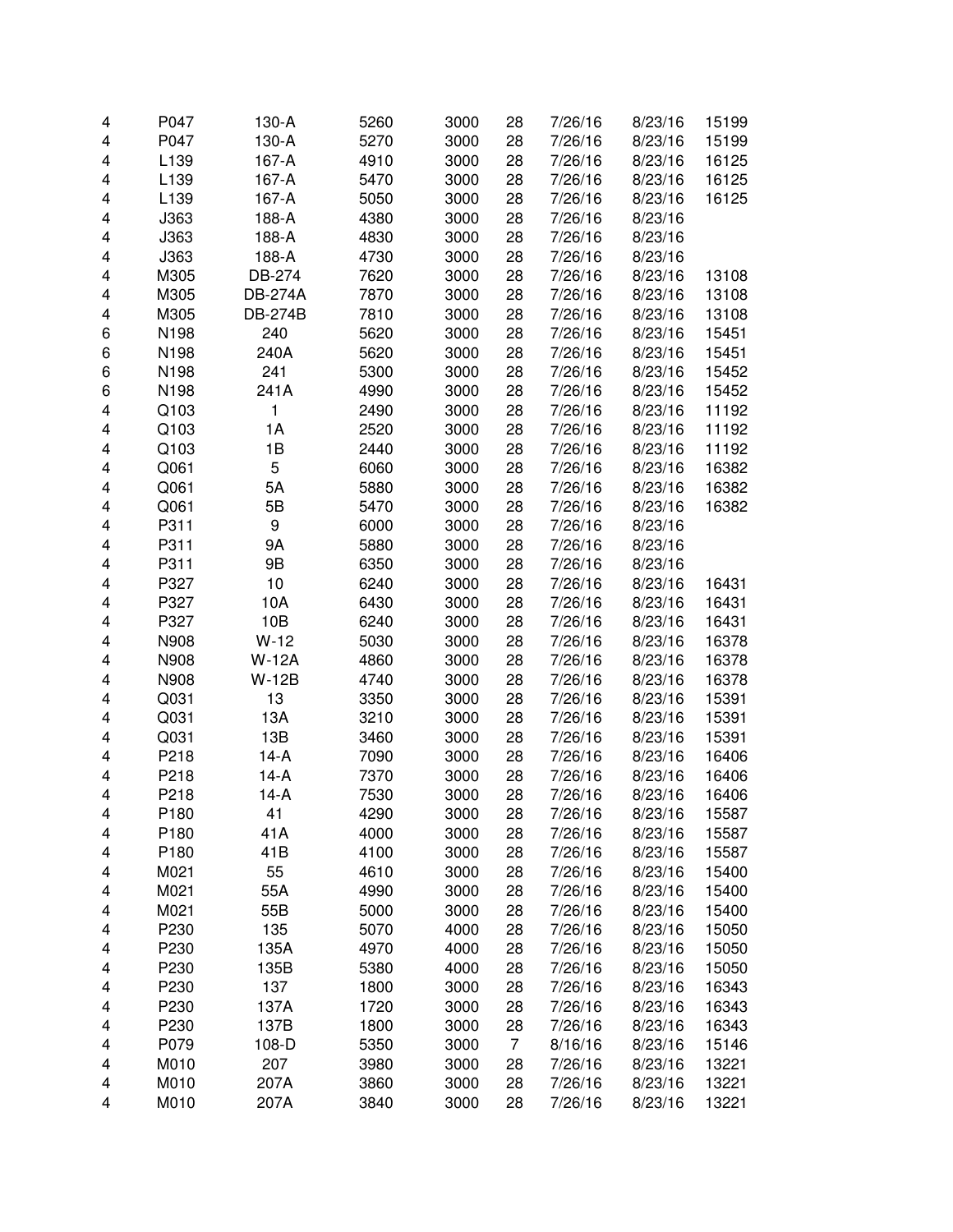| 4 | N198      | 242            | 5010 | 3000 | 28 | 7/26/16 | 8/23/16 | 13034 |
|---|-----------|----------------|------|------|----|---------|---------|-------|
| 4 | N198      | 242A           | 4810 | 3000 | 28 | 7/26/16 | 8/23/16 | 13034 |
| 4 | N198      | 242B           | 4760 | 3000 | 28 | 7/26/16 | 8/23/16 | 13034 |
| 4 | M950      | 323            | 6360 | 3000 | 28 | 7/26/16 | 8/23/16 | 15521 |
| 4 | M950      | 323A           | 5880 | 3000 | 28 | 7/26/16 | 8/23/16 | 15521 |
| 4 | M950      | 323B           | 5750 | 3000 | 28 | 7/26/16 | 8/23/16 | 15521 |
| 4 | M950      | 324            | 5870 | 3000 | 28 | 7/26/16 | 8/23/16 | 15521 |
|   |           |                |      |      |    |         |         |       |
| 4 | M950      | 324A           | 5760 | 3000 | 28 | 7/26/16 | 8/23/16 | 15521 |
| 4 | M950      | 324B           | 5810 | 3000 | 28 | 7/26/16 | 8/23/16 | 15521 |
| 4 | L041      | 324-A          | 5580 | 3000 | 28 | 7/26/16 | 8/23/16 | 13394 |
| 4 | L041      | 324-A          | 6090 | 3000 | 28 | 7/26/16 | 8/23/16 | 13394 |
| 4 | L041      | 324-A          | 5790 | 3000 | 28 | 7/26/16 | 8/23/16 | 13394 |
| 4 | Q018      | 1              | 4400 | 3000 | 28 | 7/27/16 | 8/24/16 | 15524 |
| 4 | Q018      | 1A             | 4450 | 3000 | 28 | 7/27/16 | 8/24/16 | 15524 |
| 4 | Q018      | 1B             | 4290 | 3000 | 28 | 7/27/16 | 8/24/16 | 15524 |
| 4 | P327      | 11             | 6470 | 3000 | 28 | 7/27/16 | 8/24/16 | 16431 |
| 4 | P327      | 11A            | 6520 | 3000 | 28 | 7/27/16 | 8/24/16 | 16431 |
| 4 | P327      | 11B            | 6540 | 3000 | 28 | 7/27/16 | 8/24/16 | 16431 |
| 4 | Q018      | 1 <sup>C</sup> | 4360 | 3000 | 14 | 7/27/16 | 8/24/16 | 15524 |
| 4 | N201      | 106A           | 5680 | 3000 | 28 | 7/27/16 | 8/24/16 | 11282 |
| 4 | N201      | 106A           | 5560 | 3000 | 28 | 7/27/16 | 8/24/16 | 11282 |
| 4 | N201      | 106A           | 5610 | 3000 | 28 | 7/27/16 | 8/24/16 | 11282 |
| 4 | J343      | 4A             | 6440 | 3000 | 28 | 7/27/16 | 8/24/16 | 15066 |
| 4 | J343      | 4A             | 6420 | 3000 | 28 | 7/27/16 | 8/24/16 | 15066 |
| 4 | J343      | 4A             | 6470 | 3000 | 28 | 7/27/16 | 8/24/16 | 15066 |
| 4 | P180      | 42             | 5600 | 3000 | 28 | 7/27/16 | 8/24/16 | 15587 |
| 4 | P180      | 42A            | 5570 | 3000 | 28 | 7/27/16 | 8/24/16 | 15587 |
| 4 | P180      | 42B            | 5490 | 3000 | 28 | 7/27/16 | 8/24/16 | 15587 |
| 4 | P229      | $\overline{7}$ | 4510 | 3000 | 28 | 7/27/16 | 8/24/16 | 16166 |
| 4 | P229      | 7A             | 4270 | 3000 | 28 | 7/27/16 | 8/24/16 | 16166 |
| 4 | P229      | 7B             | 4580 | 3000 | 28 | 7/27/16 | 8/24/16 | 16166 |
| 4 | N908      | W13            | 4950 | 3000 | 28 | 7/27/16 | 8/24/16 | 16378 |
| 4 | N908      | <b>W13A</b>    | 4870 | 3000 | 28 | 7/27/16 | 8/24/16 | 16378 |
| 4 | N908      | <b>W13B</b>    | 4660 | 3000 | 28 | 7/27/16 | 8/24/16 | 16378 |
| 4 | P230      | 138            | 4880 | 3000 | 28 | 7/27/16 | 8/24/16 | 16115 |
| 4 | P230      | 138A           | 5190 | 3000 | 28 | 7/27/16 | 8/24/16 | 16115 |
| 4 | P230      | 138B           | 5150 | 3000 | 28 | 7/27/16 | 8/24/16 | 16115 |
| 4 | 114981.01 | 10             | 4450 | 3000 | 28 | 7/27/16 | 8/24/16 | 15605 |
| 4 | 114981.01 | 10A            | 4370 | 3000 | 28 | 7/27/16 | 8/24/16 | 15605 |
|   | 114981.01 | 10B            | 4490 | 3000 | 28 | 7/27/16 | 8/24/16 | 15605 |
| 4 | M305      |                |      | 4000 |    |         |         |       |
| 4 | M305      | DB-375         | 6460 |      | 28 | 7/27/16 | 8/24/16 | 10338 |
| 4 |           | <b>DB-375A</b> | 6180 | 4000 | 28 | 7/27/16 | 8/24/16 | 10338 |
| 4 | M305      | <b>DB-375B</b> | 6460 | 4000 | 28 | 7/27/16 | 8/24/16 | 10338 |
| 4 | P201      | 97A            | 4470 | 4000 | 28 | 7/27/16 | 8/24/16 | 15599 |
| 4 | P201      | 97A            | 4270 | 4000 | 28 | 7/27/16 | 8/24/16 | 15599 |
| 4 | P201      | 97A            | 4740 | 4000 | 28 | 7/27/16 | 8/24/16 | 15599 |
| 4 | P047      | 131A           | 5560 | 3000 | 28 | 7/27/16 | 8/24/16 | 15199 |
| 4 | P047      | 131A           | 5780 | 3000 | 28 | 7/27/16 | 8/24/16 | 15199 |
| 4 | P047      | 131A           | 5790 | 3000 | 28 | 7/27/16 | 8/24/16 | 15199 |
| 4 | P047      | 132A           | 3910 | 3000 | 28 | 7/27/16 | 8/24/16 | 15199 |
| 4 | P047      | 132A           | 4040 | 3000 | 28 | 7/27/16 | 8/24/16 | 15199 |
| 4 | P047      | 132A           | 3850 | 3000 | 28 | 7/27/16 | 8/24/16 | 15199 |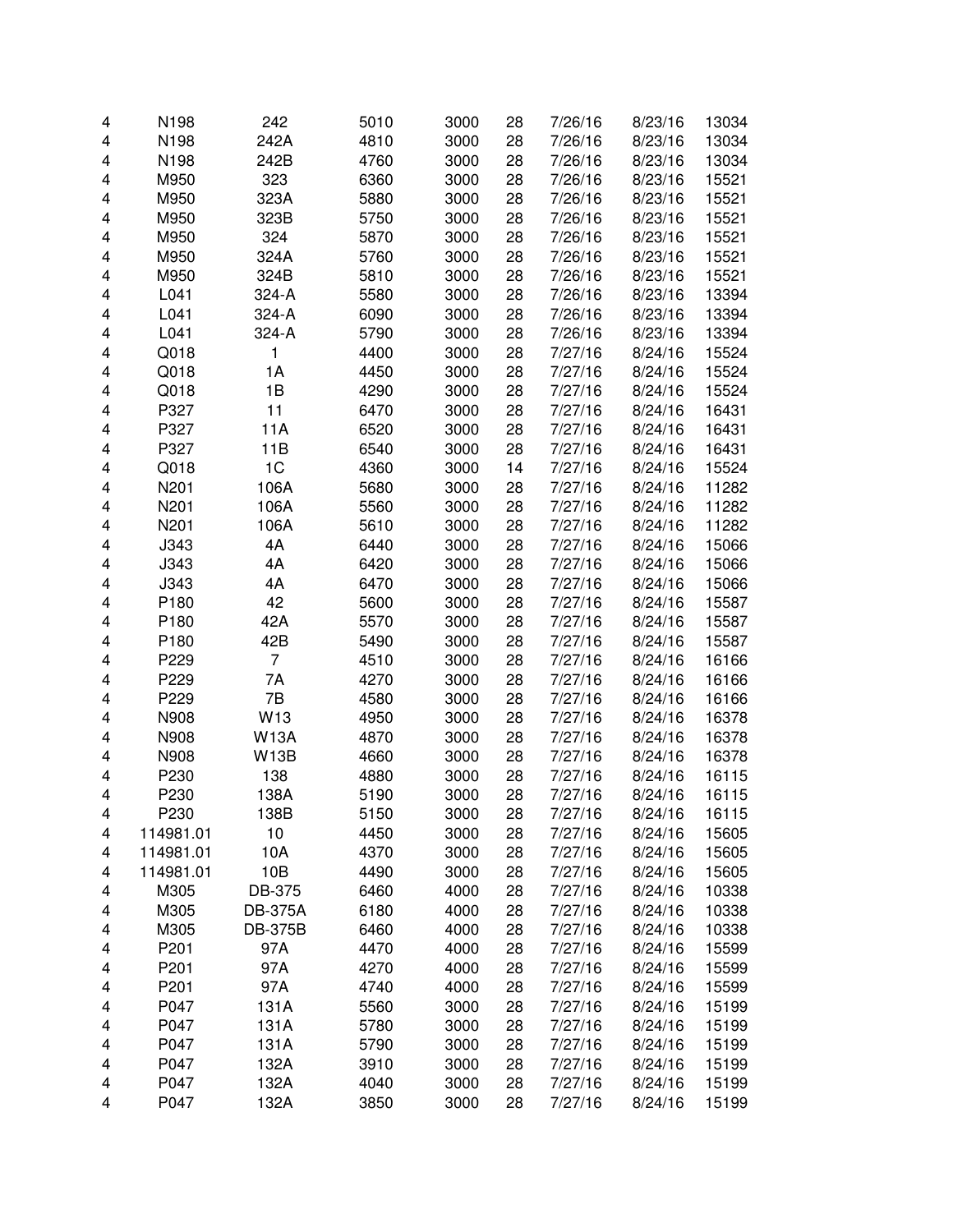| 4                       | N198   | 243  | 5480 | 3000 | 28 | 7/27/16 | 8/24/16 | 13034 |
|-------------------------|--------|------|------|------|----|---------|---------|-------|
| 4                       | N198   | 243A | 5290 | 3000 | 28 | 7/27/16 | 8/24/16 | 13034 |
| 4                       | N198   | 243B | 5560 | 3000 | 28 | 7/27/16 | 8/24/16 | 13034 |
| 4                       | P929   | 14   | 5550 | 3000 | 28 | 7/27/16 | 8/24/16 | 16255 |
| 4                       | P929   | 14A  | 5410 | 3000 | 28 | 7/27/16 | 8/24/16 | 16255 |
| 4                       | P929   | 14B  | 5530 | 3000 | 28 | 7/27/16 | 8/24/16 | 16255 |
| 4                       | M384   | 156  | 5820 | 4000 | 28 | 7/27/16 | 8/24/16 | 16412 |
| 4                       | M384   | 156A | 6130 | 4000 | 28 | 7/27/16 | 8/24/16 | 16412 |
| 4                       | M384   | 156B | 6170 | 4000 | 28 | 7/27/16 | 8/24/16 | 16412 |
| 4                       | N307   | 111  | 7010 | 3500 | 28 | 7/27/16 | 8/24/16 | 15056 |
| 4                       | N307   | 111A | 7250 | 3500 | 28 | 7/27/16 | 8/24/16 | 15056 |
| 4                       | N307   | 111B | 7010 | 3500 | 28 | 7/27/16 | 8/24/16 | 15056 |
| 4                       | N307   | 108  | 6880 | 3500 | 28 | 7/27/16 | 8/24/16 | 15056 |
| 4                       | N307   | 108A | 7460 | 3500 | 28 | 7/27/16 | 8/24/16 | 15056 |
| $\overline{\mathbf{4}}$ | N307   | 108B | 7160 | 3500 | 28 | 7/27/16 | 8/24/16 | 15056 |
|                         | N307   |      |      |      | 28 |         | 8/24/16 |       |
| 4                       |        | 109  | 6560 | 3500 |    | 7/27/16 |         | 15056 |
| 4                       | N307   | 109A | 6310 | 3500 | 28 | 7/27/16 | 8/24/16 | 15056 |
| 4                       | N307   | 109B | 6370 | 3500 | 28 | 7/27/16 | 8/24/16 | 15056 |
| 4                       | N307   | 110  | 6870 | 3500 | 28 | 7/27/16 | 8/24/16 | 15056 |
| 4                       | N307   | 110A | 6500 | 3500 | 28 | 7/27/16 | 8/24/16 | 15056 |
| 4                       | N307   | 110B | 6540 | 3500 | 28 | 7/27/16 | 8/24/16 | 15056 |
| 4                       | P106   | 18   | 5870 | 3000 | 28 | 7/27/16 | 8/24/16 | 8111  |
| 4                       | P106   | 18A  | 5940 | 3000 | 28 | 7/27/16 | 8/24/16 | 8111  |
| 4                       | P106   | 18B  | 6090 | 3000 | 28 | 7/27/16 | 8/24/16 | 8111  |
| 4                       | Q219   | 7A   | 6230 | 3000 | 28 | 7/27/16 | 8/24/16 | 16461 |
| 4                       | Q219   | 7B   | 6370 | 3000 | 28 | 7/27/16 | 8/24/16 | 16461 |
| 4                       | Q219   | 7C   | 6390 | 3000 | 28 | 7/27/16 | 8/24/16 | 16461 |
| 4                       | N307   | 113  | 6780 | 3500 | 28 | 7/27/16 | 8/24/16 | 15056 |
| 4                       | N307   | 113A | 6470 | 3500 | 28 | 7/27/16 | 8/24/16 | 15056 |
| 4                       | N307   | 113B | 6860 | 3500 | 28 | 7/27/16 | 8/24/16 | 15056 |
| 4                       | N307   | 112  | 7270 | 3500 | 28 | 7/27/16 | 8/24/16 | 15056 |
| $\overline{\mathbf{4}}$ | N307   | 112A | 7190 | 3500 | 28 | 7/27/16 | 8/24/16 | 15056 |
| 4                       | N307   | 112B | 7650 | 3500 | 28 | 7/27/16 | 8/24/16 | 15056 |
| 4                       | P247   | 57   | 5790 | 3000 | 28 | 7/27/16 | 8/24/16 | 16130 |
| 4                       | P247   | 57A  | 5410 | 3000 | 28 | 7/27/16 | 8/24/16 | 16130 |
| 4                       | P247   | 57B  | 5760 | 3000 | 28 | 7/27/16 | 8/24/16 | 16130 |
| 4                       | P247   | 56   | 5880 | 3000 | 28 | 7/27/16 | 8/24/16 | 16130 |
| 4                       | P247   | 56A  | 5940 | 3000 | 28 | 7/27/16 | 8/24/16 | 16130 |
| 4                       | P247   | 56B  | 5530 | 3000 | 28 | 7/27/16 | 8/24/16 | 16130 |
| 4                       | M950   | 328  | 5580 | 3000 | 28 | 7/27/16 | 8/24/16 | 15221 |
| 4                       | M950   | 328A | 6040 | 3000 | 28 | 7/27/16 | 8/24/16 | 15221 |
| 4                       | M950   | 328B | 6060 | 3000 | 28 | 7/27/16 | 8/24/16 | 15221 |
| 4                       | M950   | 327  | 5940 | 3000 | 28 | 7/27/16 | 8/24/16 | 15220 |
| 4                       | M950   | 327A | 5970 | 3000 | 28 | 7/27/16 | 8/24/16 | 15220 |
| 4                       | M950   | 327B | 5600 | 3000 | 28 | 7/27/16 | 8/24/16 | 15220 |
| 4                       | M950   | 326  | 6600 | 3000 | 28 | 7/27/16 | 8/24/16 | 15221 |
| 4                       | M950   | 326A | 6790 | 3000 | 28 | 7/27/16 | 8/24/16 | 15221 |
| 4                       | M950   | 326B | 6320 | 3000 | 28 | 7/27/16 | 8/24/16 | 15221 |
| 4                       | M950   | 325  | 4810 | 3000 | 28 | 7/27/16 | 8/24/16 | 15221 |
| 4                       | M950   | 325A | 4920 | 3000 | 28 | 7/27/16 | 8/24/16 | 15221 |
| 4                       | M950   | 325B | 4840 | 3000 | 28 | 7/27/16 | 8/24/16 | 15221 |
| 4                       | 115746 | 74   | 5510 | 3000 | 28 | 7/27/16 | 8/24/16 | 16360 |
|                         |        |      |      |      |    |         |         |       |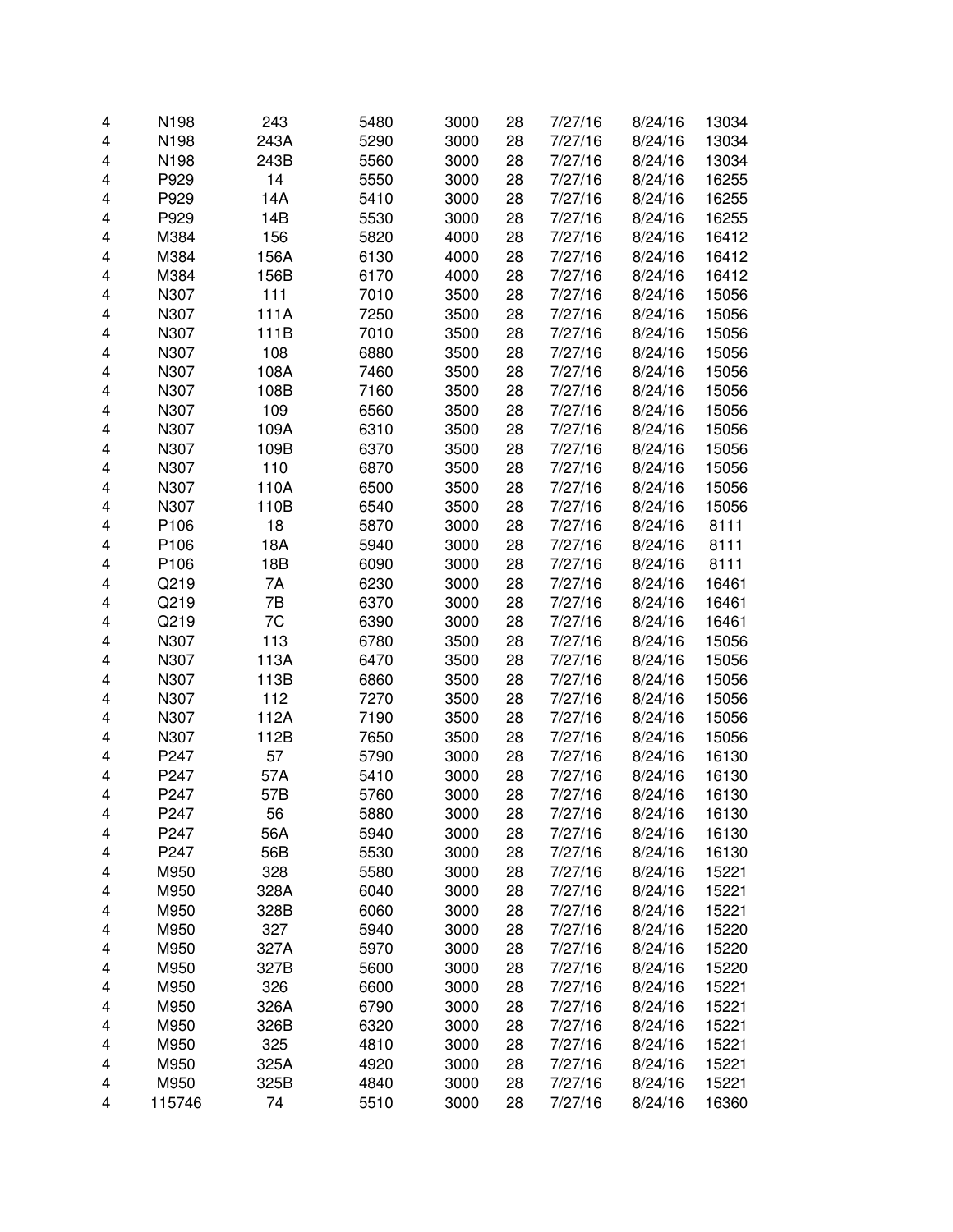| 4 | 115746 | 74A      | 5800 | 3000 | 28             | 7/27/16    | 8/24/16 | 16360 |
|---|--------|----------|------|------|----------------|------------|---------|-------|
| 4 | 115746 | 74B      | 5770 | 3000 | 28             | 7/27/16    | 8/24/16 | 16360 |
| 4 | N228   | 75       | 5670 | 3000 | 28             | 7/27/16    | 8/24/16 | 12561 |
| 4 | N228   | 75A      | 5630 | 3000 | 28             | 7/27/16    | 8/24/16 | 12561 |
| 4 | N228   | 75B      | 5840 | 3000 | 28             | 7/27/16    | 8/24/16 | 12561 |
| 4 | P291   | 9        | 6380 | 4000 | 28             | 7/27/16    | 8/24/16 | 16338 |
| 4 | P291   | 9-A      | 6580 | 4000 | 28             | 7/27/16    | 8/24/16 | 16338 |
| 4 | P291   | $9 - B$  | 6570 | 4000 | 28             | 7/27/16    | 8/24/16 | 16338 |
| 4 | 114944 | 25       | 5900 | 3000 | 28             | 7/27/16    | 8/24/16 | 15395 |
| 4 | 114944 | 25A      | 6140 | 3000 | 28             | 7/27/16    | 8/24/16 | 15395 |
| 4 | M180   | 865      | 6270 | 3000 | 28             | 7/27/16    | 8/24/16 | 15116 |
| 4 | M180   | 865A     | 5840 | 3000 | 28             | 7/27/16    | 8/24/16 | 15116 |
| 4 | M180   | 865B     | 5810 | 3000 | 28             | 7/27/16    | 8/24/16 | 15116 |
| 4 | M950   | 339D     | 5180 | 3000 | $\overline{7}$ | $08-15-16$ | 8/24/16 | 15521 |
| 4 | M950   | 343D     | 6640 | 3000 | 6              | $08-18-16$ | 8/24/16 | 15592 |
| 4 | Q147   | 1        | 4910 | 3000 | 28             | 7/28/16    | 8/25/16 | 16286 |
| 4 | Q147   | 1A       | 5350 | 3000 | 28             | 7/28/16    | 8/25/16 | 16286 |
| 4 | Q147   | 1B       | 5280 | 3000 | 28             | 7/28/16    | 8/25/16 | 16286 |
| 4 | Q015   | 1-A      | 4790 | 3000 | 28             | 7/28/16    | 8/25/16 | 15530 |
| 4 | Q015   | $1-A$    | 4360 | 3000 | 28             | 7/28/16    | 8/25/16 | 15530 |
| 4 | Q015   | 1-A      | 4850 | 3000 | 28             | 7/28/16    | 8/25/16 | 15530 |
| 4 | P243   | 1-A      | 5910 | 3000 | 28             | 7/28/16    | 8/25/16 | 16502 |
| 4 | P243   | 1-A      | 5640 | 3000 | 28             | 7/28/16    | 8/25/16 | 16502 |
| 4 | P243   | 1-A      | 5960 | 3000 | 28             | 7/28/16    | 8/25/16 | 16502 |
| 4 | Q074   | 4        | 6480 | 3000 | 28             | 7/28/16    | 8/25/16 | 16303 |
| 4 | Q074   | 4A       | 6640 | 3000 | 28             | 7/28/16    | 8/25/16 | 16303 |
| 4 | Q074   | 4B       | 6390 | 3000 | 28             | 7/28/16    | 8/25/16 | 16303 |
| 4 | P327   | 12       | 7120 | 3000 | 28             | 7/28/16    | 8/25/16 | 16431 |
| 4 | P327   | 12A      | 6810 | 3000 | 28             | 7/28/16    | 8/25/16 | 16431 |
| 4 | P327   | 12B      | 7120 | 3000 | 28             | 7/28/16    | 8/25/16 | 16431 |
| 4 | P016   | 19       | 5900 | 3000 | 28             | 7/28/16    | 8/25/16 | 12004 |
| 4 | P016   | 19A      | 5750 | 3000 | 28             | 7/28/16    | 8/25/16 | 12004 |
| 4 | P016   | 19B      | 5990 | 3000 | 28             | 7/28/16    | 8/25/16 | 12004 |
| 4 | 114944 | 26       | 7270 | 3000 | 28             | 7/28/16    | 8/25/16 | 15393 |
| 4 | 114944 | 26A      | 7410 | 3000 | 28             | 7/28/16    | 8/25/16 | 15393 |
| 4 | P287   | 29       | 7510 | 4000 | 28             | 7/28/16    | 8/25/16 | 16105 |
| 4 | P287   | 29A      | 7990 | 4000 | 28             | 7/28/16    | 8/25/16 | 16105 |
| 4 | P287   | 29A      | 8280 | 4000 | 28             | 7/28/16    | 8/25/16 | 16105 |
| 4 | P079   | 106-C    | 5560 | 3000 | 14             | 8/11/16    | 8/25/16 | 15146 |
| 4 | M950   | 339-C    | 5200 | 3000 | 10             | 8/15/16    | 8/25/16 | 15521 |
| 4 | M950   | 343C     | 6950 | 3000 | 7              | 8/18/16    | 8/25/16 | 15592 |
| 4 | P287   | 30       | 7380 | 4500 | 28             | 7/28/16    | 8/25/16 | 16105 |
| 4 | P287   | 30A      | 8350 | 4500 | 28             | 7/28/16    | 8/25/16 | 16105 |
| 4 | P287   | 30A      | 7300 | 4500 | 28             | 7/28/16    | 8/25/16 | 16105 |
| 4 | P287   | $31-A$   | 8140 | 4500 | 28             | 7/28/16    | 8/25/16 | 16105 |
| 4 | P287   | $31-A$   | 8470 | 4500 | 28             | 7/28/16    | 8/25/16 | 16105 |
| 4 | P287   | $31 - A$ | 8310 | 4500 | 28             | 7/28/16    | 8/25/16 | 16105 |
| 4 | 106578 | 49       | 5740 | 3000 | 28             | 7/28/16    | 8/25/16 | 16132 |
| 4 | 106578 | 49A      | 5810 | 3000 | 28             | 7/28/16    | 8/25/16 | 16132 |
| 4 | 106578 | 49B      | 5680 | 3000 | 28             | 7/28/16    | 8/25/16 | 16132 |
| 4 | P047   | 133-A    | 4750 | 3000 | 28             | 7/28/16    | 8/25/16 | 15199 |
| 4 | P047   | 133-A    | 4910 | 3000 | 28             | 7/28/16    | 8/25/16 | 15199 |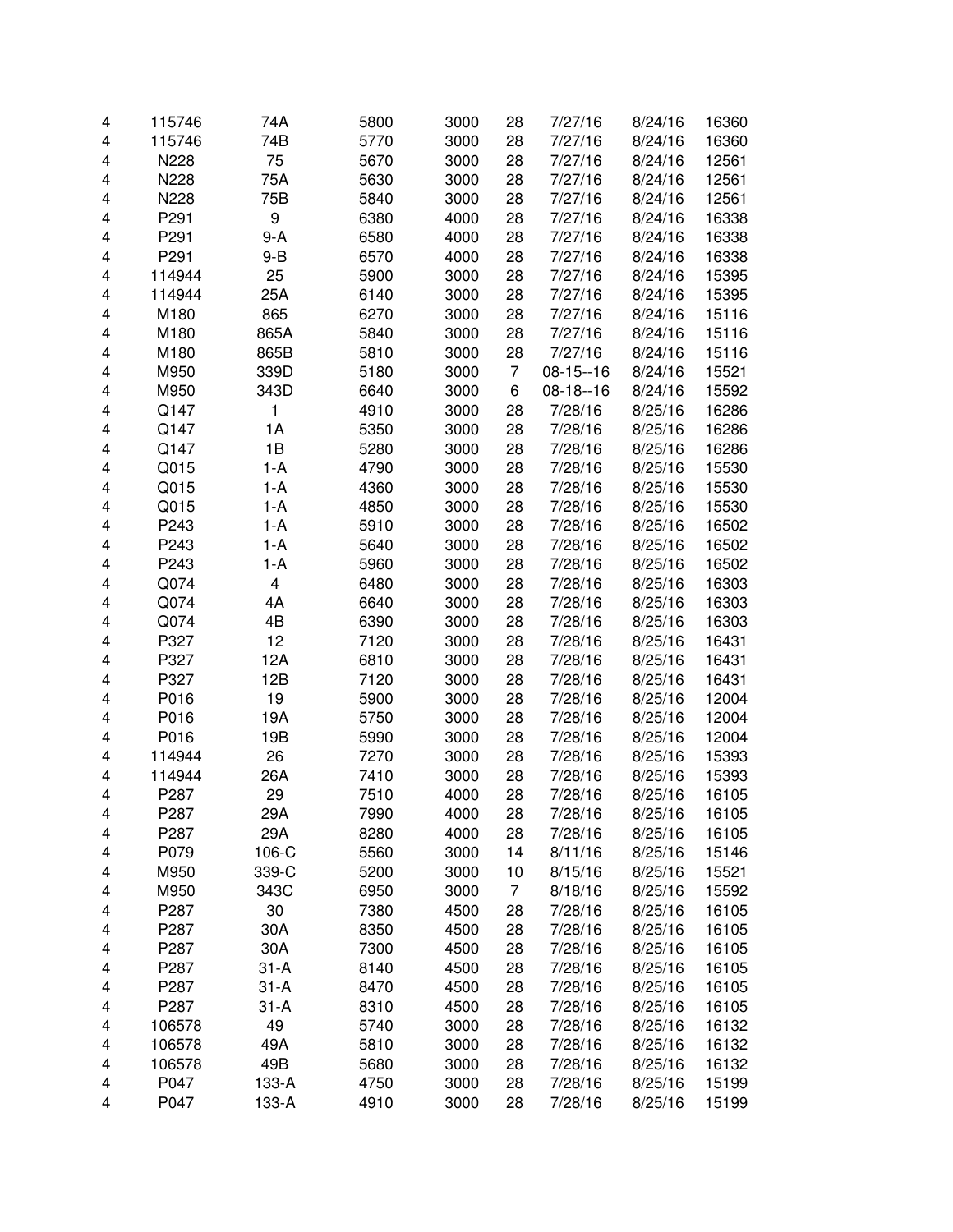| 4    | P047             | 133-A             | 4640     | 3000 | 28 | 7/28/16 | 8/25/16 | 15199 |
|------|------------------|-------------------|----------|------|----|---------|---------|-------|
| 4    | P047             | 134-A             | 5910     | 3000 | 28 | 7/28/16 | 8/25/16 | 15199 |
| 4    | P047             | 134-A             | 5760     | 3000 | 28 | 7/28/16 | 8/25/16 | 15199 |
| 4    | P047             | 134-A             | 6020     | 3000 | 28 | 7/28/16 | 8/25/16 | 15199 |
| 4    | P230             | 140               | 5250     | 3000 | 28 | 7/28/16 | 8/25/16 | 16115 |
| 4    | P230             | 140A              | 5200     | 3000 | 28 | 7/28/16 | 8/25/16 | 16115 |
| 4    | P230             | 140B              | 5620     | 3000 | 28 | 7/28/16 | 8/25/16 | 16115 |
| 4    | P230             | 141               | 4480     | 3000 | 28 | 7/28/16 | 8/25/16 | 16417 |
| 4    | P230             | 141A              | 4400     | 3000 | 28 | 7/28/16 | 8/25/16 | 16417 |
| 4    | P230             | 141B              | 4350     | 3000 | 28 | 7/28/16 | 8/25/16 | 16417 |
| 4    | L <sub>130</sub> | 168-A             | 5970     | 3000 | 28 | 7/28/16 | 8/25/16 | 16125 |
| 4    | L <sub>130</sub> | 168-A             | 5800     | 3000 | 28 | 7/28/16 | 8/25/16 | 16125 |
| 4    | L <sub>130</sub> | 168-A             | 5340     | 3000 | 28 | 7/28/16 | 8/25/16 | 16125 |
| 4    | M950             | 329               | 6680     | 3000 | 28 | 7/28/16 | 8/25/16 | 15521 |
| 4    | M950             | 329A              | 6640     | 3000 | 28 | 7/28/16 | 8/25/16 | 15521 |
| 4    | M950             | 329B              | 7040     | 3000 | 28 | 7/28/16 | 8/25/16 | 15521 |
| 4    | M950             | 330               | 5990     | 3000 | 28 | 7/28/16 | 8/25/16 | 15521 |
| 4    | M950             | 330A              | 6310     | 3000 | 28 | 7/28/16 | 8/25/16 | 15521 |
| 4    | M950             | 330B              | 5630     | 3000 | 28 | 7/28/16 | 8/25/16 | 15521 |
| 4    | P <sub>137</sub> | 54                | 5150     | 3000 | 29 | 7/26/16 | 8/25/16 | 15433 |
|      | P137             | 54A               |          |      |    | 7/26/16 |         |       |
| 4    |                  |                   | 4910     | 3000 | 29 |         | 8/25/16 | 15433 |
| 4    | P <sub>137</sub> | 54B               | 5070     | 3000 | 29 | 7/26/16 | 8/25/16 | 15433 |
| 4    | P <sub>137</sub> | 55                | 5720     | 3000 | 28 | 7/28/16 | 8/25/16 | 15433 |
| 4    | P137             | 55A               | 5680     | 3000 | 28 | 7/28/16 | 8/25/16 | 15433 |
| 4    | P137             | 55B               | 5460     | 3000 | 28 | 7/28/16 | 8/25/16 | 15433 |
| 3.75 | CON. CORE        | 1F                | 4423.298 | 3000 | 30 |         | 8/25/16 |       |
| 3.75 | CON. CORE        | 1G                | 4402.745 | 3000 | 30 |         | 8/25/16 |       |
| 3.75 | CON. CORE        | 1H                | 4194.501 | 3000 | 30 |         | 8/25/16 |       |
| 4    | J363             | <b>BELL-362-A</b> | 5220     | 3000 | 28 | 7/29/16 | 8/26/16 | 14198 |
| 4    | J363             | <b>BELL-362-A</b> | 4770     | 3000 | 28 | 7/29/16 | 8/26/16 | 14198 |
| 4    | J363             | <b>BELL-362-A</b> | 5630     | 3000 | 28 | 7/29/16 | 8/26/16 | 14198 |
| 4    | P289             | $\overline{c}$    | 5900     | 3000 | 28 | 7/29/16 | 8/26/16 | 15566 |
| 4    | P289             | 2A                | 6470     | 3000 | 28 | 7/29/16 | 8/26/16 | 15566 |
| 4    | P289             | 2B                | 6220     | 3000 | 28 | 7/29/16 | 8/26/16 | 15566 |
| 4    | N333             | 2                 | 5590     | 4000 | 28 | 7/29/16 | 8/26/16 | 16478 |
| 4    | N333             | 2A                | 5710     | 4000 | 28 | 7/29/16 | 8/26/16 | 16478 |
| 4    | N333             | 2В                | 5820     | 4000 | 28 | 7/29/16 | 8/26/16 | 16478 |
| 4    | P243             | 2-A               | 4730     | 3000 | 28 | 7/29/16 | 8/26/16 | 16502 |
| 4    | P243             | $2-A$             | 5430     | 3000 | 28 | 7/29/16 | 8/26/16 | 16502 |
| 4    | P243             | $2-A$             | 5200     | 3000 | 28 | 7/29/16 | 8/26/16 | 16502 |
| 4    | P050             | 10                | 8490     | 3000 | 28 | 7/29/16 | 8/26/16 | 15535 |
| 4    | P050             | 10A               | 8750     | 3000 | 28 | 7/29/16 | 8/26/16 | 15535 |
| 4    | P050             | 10B               | 9140     | 3000 | 28 | 7/29/16 | 8/26/16 | 15535 |
| 4    | 112018.01        | $11-A$            | 5210     | 3000 | 28 | 7/29/16 | 8/26/16 | 16125 |
| 4    | 112018.01        | $11-A$            | 5680     | 3000 | 28 | 7/29/16 | 8/26/16 | 16125 |
| 4    | 112018.01        | $11-A$            | 5280     | 3000 | 28 | 7/29/16 | 8/26/16 | 16125 |
| 4    | Q031             | 14                | 5150     | 3000 | 28 | 7/29/16 | 8/26/16 | 15391 |
| 4    | Q031             | 14A               | 5170     | 3000 | 28 | 7/29/16 | 8/26/16 | 15391 |
| 4    | Q031             | 14B               | 5340     | 3000 | 28 | 7/29/16 | 8/26/16 | 15391 |
| 4    | P160             | 23                | 5460     | 4000 | 28 | 7/29/16 | 8/26/16 | 13013 |
| 4    | P160             | 23A               | 5490     | 4000 | 28 | 7/29/16 | 8/26/16 | 13013 |
| 4    | P160             | 23B               | 5450     | 4000 | 28 | 7/29/16 | 8/26/16 | 13013 |
|      |                  |                   |          |      |    |         |         |       |